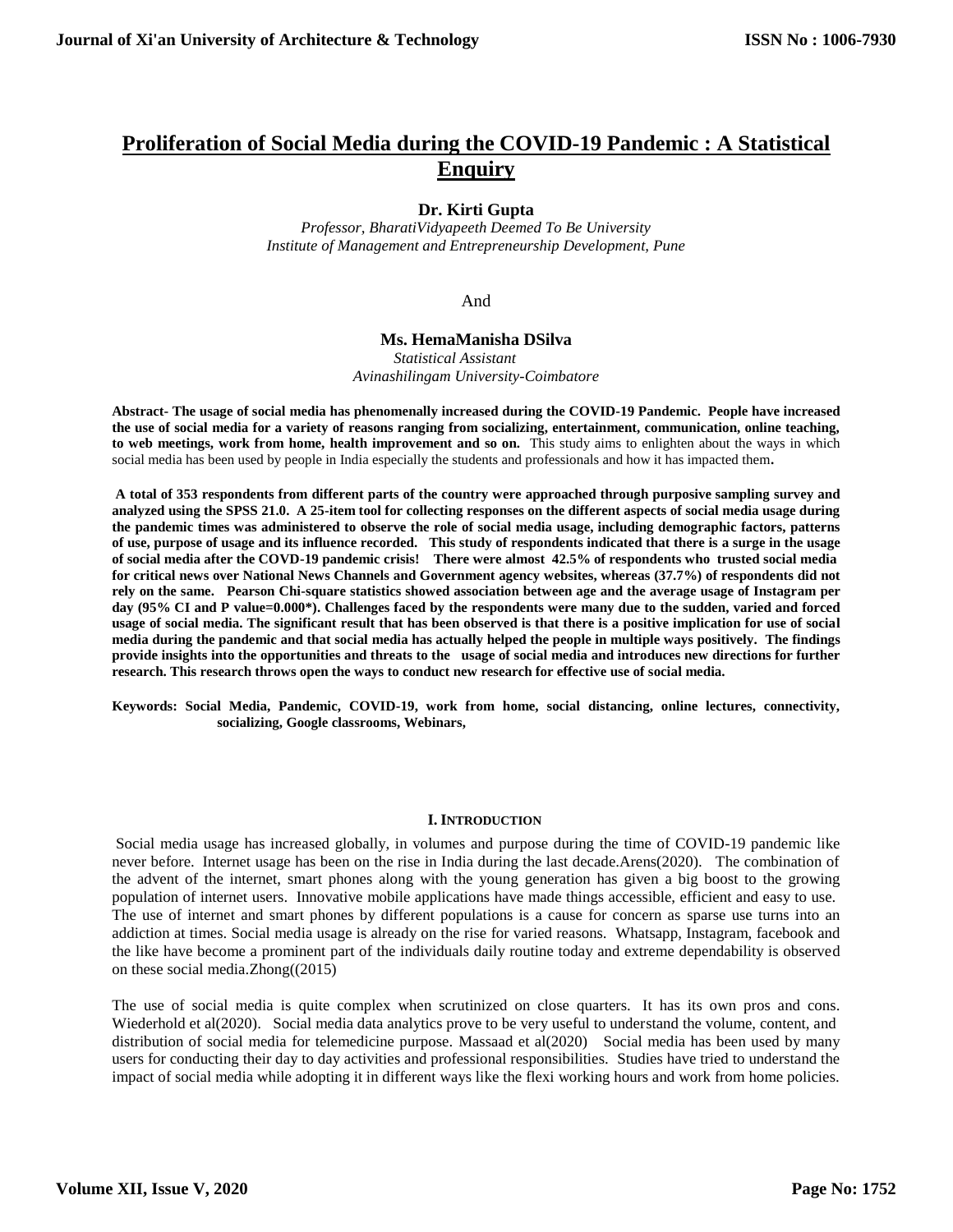Buttigieg (2015), Vega-Castaneda (2019), Zhong(2015) Many businesses and travel portals are known to have used the social media for attracting customers and improving profitability. Mukerjea (2017)

Researchers have also identified the impact of Internet over use and possible internet addiction was observed to indicate the problems like insomnia, eye-strain, day time sleepiness and lack of concentration among the young and children and also affect their social relationships, Balhara(2018), Bhatt et al(2019), Lackovic(2020) , Paul, Bobby, et al. (2015). And Saltzman (2018) Internet addiction has also been linked to social isolations. Sucharitha (2020), In the field of medicine, the patient doctor relationship is the one which is based on trust and confidentiality. It is of utmost importance for a doctor to keep his is patient's confidentiality. There are many instances where there is breach of trust, giving rise to ethical concerns. Chaudhuri et al(2018), Gulia(2017) and Hartley(2014)

Social media usage for teaching and learning in classrooms is gaining popularity more so during the pandemic and lockdown in the country and has its own implications for the faculty using it due to the enhanced capability of communication, content delivery, collaborations and interaction. Roebuck et al (2013), Skinner (2019), Milakovich & Wise(2019).

## **II. SOCIAL MEDIA DURING COVID 19 LOCKDOWN:**

As the COVID 19 pandemic reached India, the entire country was ordered to be under lockdown and the ever moving lives of the people came to a grinding halt. The seriousness was not felt at first and people thought that it would be normal soon. But very soon, the only contact with the outside world remained to be through the internet, television, and of course the social media! There was a remarkable rise in the usage of social media from January 2020 to April 2020.

As per the worldstats data, Instagram users in India rose from 80.5 millions in January 2020 to to 88 millions in April 2020. India has the second largest number of Instagram users after the USA. Schools and colleges from across the world have taken to Zoom, Google classrooms and Webex for delivering the lessons. The Zoom meeting app saw the rise in meeting participants from 10 million in December 2019 to 300 million plus in at the end of March 2020. 43% of new users on TikTok are from India. The highest users of Facebook are Indians at 270 million Facebook users. Cisco Webex users have almost doubled since January 2020. Deeper review of statistics convey that social media usage has increased manifold in numbers and uses during the present COVID 19 pandemic.(data from Statista, Statscounter,Worldstats, and Economic Times)

### **III. MATERIALS AND METHODS:**

**3.1 Research Design**: This cross-sectional study was carried out on professionals and students from different areas across India, above the age group of 14 consisting of variant demographic background. The respondents in this study were undergraduates, graduates , post graduates and M.phil/Ph.D degree holders too. Since it was a period of lockdown, the Google form questionnaire was circulated online through email and Whatsapp and data was collected and recorded. The responses are self reported and voluntary in nature. Among 360 respondents 7 submitted responses were discarded/ deleted as it was repeated by the same person twice. Thus, total of 353 were finally included in the study. Of the studied sample 42.8% were Females and 57.2% Males

Sample strategy- Convenience sampling was adopted to get prompt and economical responses.

### **3.2 Data Collection :**

All questionnaires were anonymous and self-administered and distributed through Google forms. The questionnaire consisted of three parts:

- A. Socio-demographic information
- B. Usage of social media patterns after the COVID-19 pandemic has come to light.
- C. Factors for Usage of Social media during the COVID-19 pandemic crisis.

The 25 - item questionnaire measured on five-point Likert scale. The reliability of the instrument came to 0.81 which is very positive. The results and discussions with respect to usage of social media and its impact has been discussed below.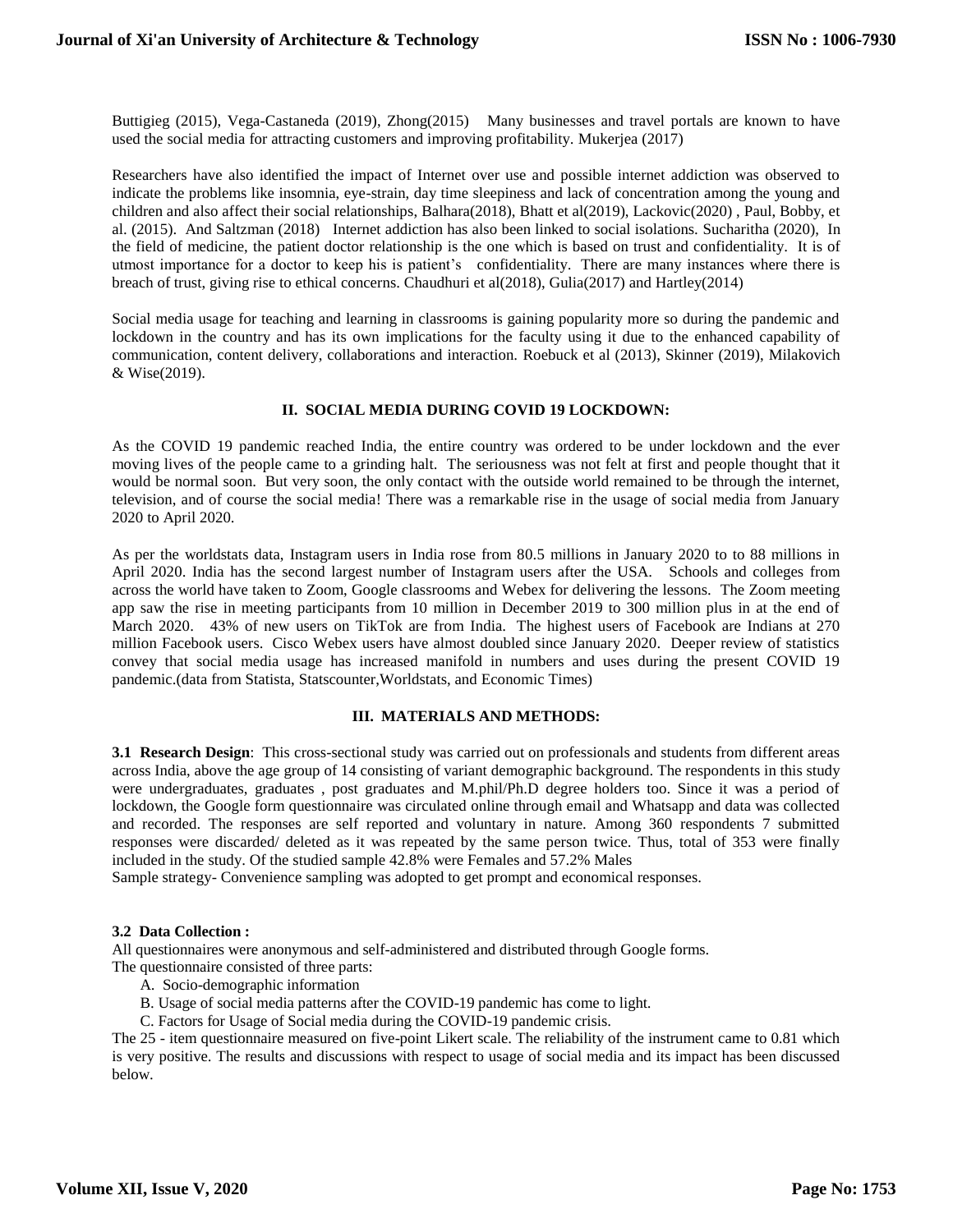## **3.3. STATISTICAL ANALYSIS:**

The SPSS version 21.0 (IBM SPSS Statistics) was used for the statistical analysis of the data collected. The demographic variables and patterns for use are presented through the frequency tables. The different relationships and associations are studied by using the descriptive statistics. Pearson Chi-square statistics was performed with Age group and Average time in a day spent using social media apps. In all calculations, P values under 0.05 were considered significant.

## **IV: RESULTS:**

Socio-demographic profile of the study participants along with the usage patterns of social media apps and the purpose of usage are depicted in the tables 1,2 and 3.

| Socio-demographic variables* | $\mathbf n$    | $\%$ |
|------------------------------|----------------|------|
| Age (years)                  |                |      |
| 15-24                        | 270            | 76.5 |
| 25-44                        | 68             | 19.3 |
| 45-64                        | 15             | 4.2  |
| Gender                       |                |      |
| Male                         | 202            | 57.2 |
| Female                       | 151            | 42.8 |
| <b>Residing Locality</b>     |                |      |
| Urban                        | 211            | 59.8 |
| Semi-Urban                   | 95             | 26.9 |
| Rural                        | 47             | 13.3 |
| Qualification                |                |      |
| <b>SSLC</b>                  | $\mathfrak{2}$ | 0.6  |
| <b>HSC</b>                   | $\overline{7}$ | 2.0  |
| Graduation                   | 150            | 42.5 |
| Post-Graduation              | 187            | 53.0 |
| M.Phil/Ph.D                  | 6              | 1.7  |
| Other                        | 1              | 0.3  |
| Occupation                   |                |      |
| Student                      | 257            | 72.8 |
| <b>Business</b>              | 11             | 3.1  |
| <b>Working Professional</b>  | 79             | 22.4 |
| Other                        | 6              | 1.7  |

### **Table 1: Socio-demographic characteristics of study participants (n=353)**

*\*Source= Primary data from questionnaire*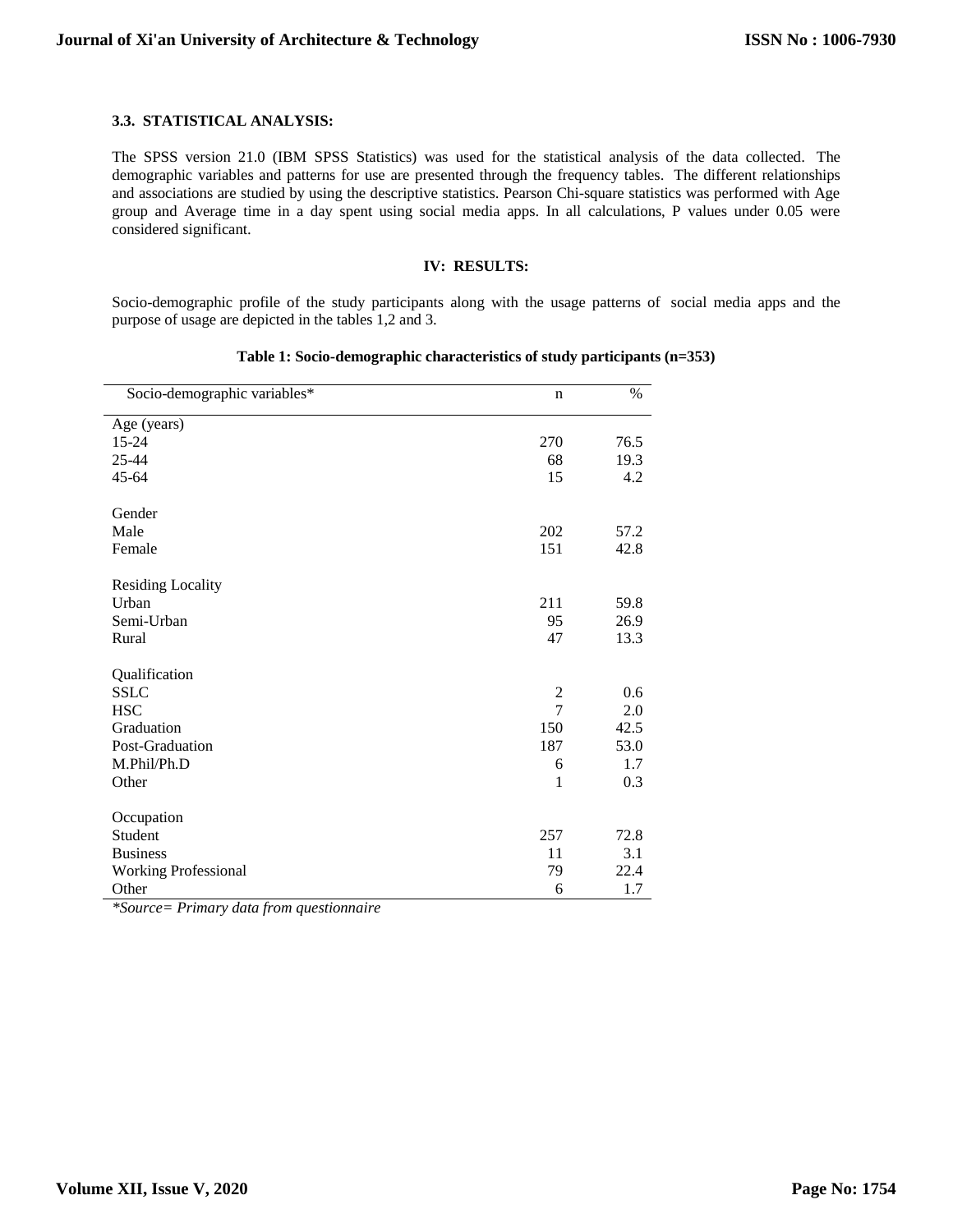|                  |                 | Age (in years) |            |                   |
|------------------|-----------------|----------------|------------|-------------------|
| <b>Variables</b> | $15-24$ (n=270) | $25 - 44$      | $45 - 64$  | Average usage     |
|                  | $n(\%)$         | $(n=68)$       | $(n=15)$   | time in a day     |
|                  |                 | $n$ $(\%)$     | $n(\%)$    | (minutes)         |
| Facebook         | 244 (90.37)     | 62(91.17)      | 13 (86.66) | 15-30 minutes     |
| Whatsapp         | 270 (100)       | 68 (100)       | 15 (100)   | 30-60 minutes     |
| Instagram        | 260 (96.29)     | 62(91.17)      | 10(66.66)  | 15-30 minutes     |
| Twitter          | 206 (76.29)     | 44 (64.70)     | 11(73.33)  | 15-30 minutes     |
| <b>Tiktok</b>    | 172 (63.70)     | 42(61.76)      | 10(66.66)  | 15-30 minutes     |
| LinkedIn         | 240 (88.88)     | 49 (72.05)     | 10(66.66)  | 15-30 minutes     |
| Zoom             | 211 (78.14)     | 51 (75)        | 12(80)     | Less than 15      |
|                  |                 |                |            | minutes           |
| Skype            | 177 (65.55)     | 42 (61.76)     | 11 (73.33) | 15-30 minutes     |
| Webex            | 174 (64.44)     | 39 (57.35)     | 10(66.66)  | $15 - 30$ minutes |
| Hangout          | 180 (66.66)     | 41(60.29)      | 10(66.66)  | 15-30 minutes     |
| YouTube          | 268 (99.25)     | 65 (95.58)     | 14 (93.33) | 30-60 minutes     |
| Other            | 204 (75.55)     | 51 (75)        | 13 (86.66) | 15-30 minutes     |

## **Table-2 : Pattern of usage of Social Media per day**

*\*Source= Primary data from questionnaire*

| Variable                                            | $\mathbf n$ | $\%$  |
|-----------------------------------------------------|-------------|-------|
| Studying                                            |             |       |
| 15-24                                               | 217         | 80.37 |
| 25-44                                               | 37          | 54.41 |
| $45 - 64$                                           | 2           | 13.33 |
| Entertainment                                       |             |       |
| 15-24                                               | 240         | 88.88 |
| 25-44                                               | 53          | 77.94 |
| $45 - 64$                                           | 9           | 60.00 |
| Socializing                                         |             |       |
| 15-24                                               | 166         | 61.48 |
| 25-44                                               | 41          | 60.29 |
| 45-64                                               | 6           | 40.00 |
| Work from home                                      |             |       |
| 15-24                                               | 29          | 10.74 |
| 25-44                                               | 28          | 41.17 |
| $45 - 64$                                           | 3           | 20.00 |
| Connecting with long distance relatives and friends |             |       |
| 15-24                                               | 129         | 47.77 |
| 25-44                                               | 41          | 60.29 |
| $45 - 64$                                           | 9           | 60    |
| Online trading                                      |             |       |
| 15-24                                               | 30          | 11.11 |
| 25-44                                               | 8           | 11.76 |
| $45 - 64$                                           | $\theta$    | 0.00  |
| <b>News Updates</b>                                 |             |       |
| 15-24                                               | 204         | 75.55 |
| 25-44                                               | 39          | 57.35 |
| 45-64                                               | 11          | 73.33 |
| Ordering groceries and vegetables                   |             |       |

## **Table-3 : Purpose of using social media during the infectious disease crisis.**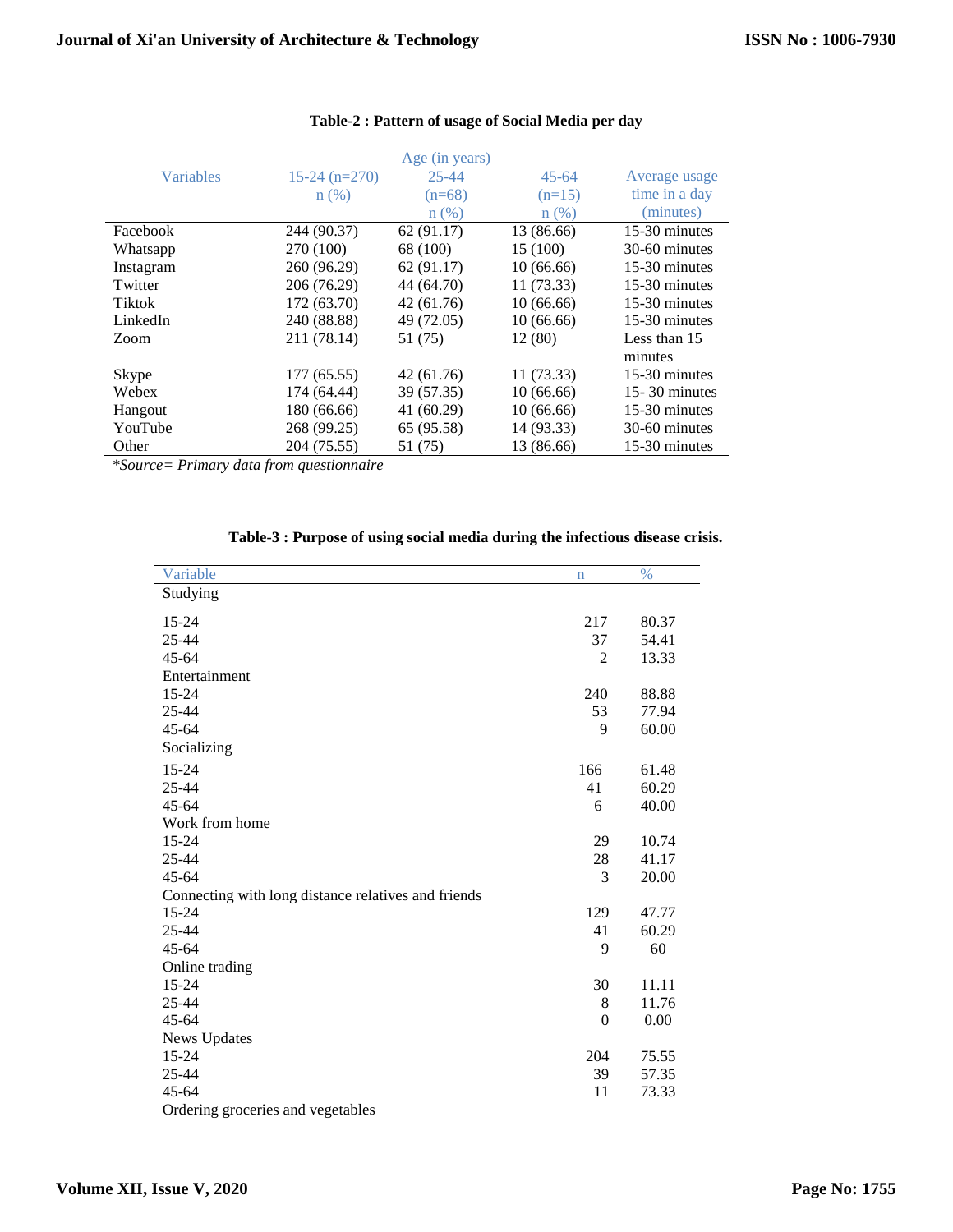## **Journal of Xi'an University of Architecture & Technology**

| $15 - 24$       | 50               | 18.51 |
|-----------------|------------------|-------|
| $25 - 44$       | 13               | 19.11 |
| $45 - 64$       | $\boldsymbol{0}$ | 0.00  |
| Training others |                  |       |
| $15 - 24$       | 30               | 11.11 |
| $25 - 44$       | 7                | 10.29 |
| $45 - 64$       | 4                | 26.66 |
| Other           |                  |       |
| $15 - 24$       | 5                | 1.85  |
| $25 - 44$       | 3                | 4.41  |
| $45 - 64$       | $\theta$         | 0.00  |

\*Source= Purpose of social media usage section in questionnaire

| Table – 4: Social Media during COVID-19 pandemic crisis (n=353) |          |          |           |           |            |
|-----------------------------------------------------------------|----------|----------|-----------|-----------|------------|
| According to you during the COVID-19,                           | Strongly | Disagree | Uncertain | Agree     | Strongly   |
| Social Media,                                                   | Disagree |          |           |           | Agree      |
|                                                                 | $n$ (%)  | $n$ (%)  | $n$ (%)   | $n$ (%)   | $n$ (%)    |
|                                                                 |          |          |           |           |            |
| Is an excellent platform for networking                         | 31(8.8)  | 16(4.5)  | 40(11.3)  | 155       | 111 (31.4) |
|                                                                 |          |          |           | (43.9)    |            |
| Allows the users to share their thoughts and                    | 21(5.9)  | 14(4)    | 43(12.2)  | 181       | 94(26.6)   |
| opinions on different                                           |          |          |           | (51.3)    |            |
| Used as an effective tool for educating people                  | 28(7.9)  | 24(6.8)  | 58 (16.4) | 151(42.8) | 92(26.1)   |
| about the pandemic                                              |          |          |           |           |            |
| Is a major influencer on public response to                     | 24(6.8)  | 23(6.5)  | 64(18.1)  | 166(47)   | 76(21.5)   |
| the outbreak                                                    |          |          |           |           |            |
| Lets quick and rapid spread of awareness                        | 27(7.6)  | 16(4.5)  | 51(14.4)  | 147(41.6) | 112(31.7)  |
| during pandemic crisis by maintaining social                    |          |          |           |           |            |
| distance                                                        |          |          |           |           |            |
| Plays an important role in spreading                            | 29(8.2)  | 30(8.5)  | 87(24.6)  | 134(38)   | 73(20.7)   |
| positivity during the pandemic crisis                           |          |          |           |           |            |
| Is an influencer for social help during the                     | 27(7.6)  | 17(4.8)  | 60(17)    | 181(51.3) | 68(19.3)   |
| pandemic crisis                                                 |          |          |           |           |            |
| Is a powerful tool to stay connected and for                    | 24(6.8)  | 9(2.5)   | 52(14.7)  | 151(42.8) | 117(33.1)  |
| global unity                                                    |          |          |           |           |            |
| Provides information at our fingertips                          | 28(7.9)  | 14(4)    | 42(11.9)  | 153(43.3) | 116(32.9)  |
| Spreads the misinformation/ fake news                           | 26(7.4)  | 22(6.2)  | 66(18.7)  | 115(32.6) | 124(35.1)  |
| Leads to lesser time on socializing in person                   | 31(8.8)  | 33(9.3)  | 102(28.9) | 139(39.4) | 48(13.6)   |
| Leads to rapid spread of offensive content                      | 28(7.9)  | 29(8.2)  | 72(20.4)  | 139(39.4) | 85(24.1)   |
| targeting communal posts, which disturbs                        |          |          |           |           |            |
| society                                                         |          |          |           |           |            |
| Leads to rapid spread of rumours                                | 24(6.8)  | 23(6.5)  | 65(18.4)  | 119(33.7) | 122(34.6)  |

*\*Source = social media usage factors – primary data*

| Variable  | Pearson Chi-square value | p-value |
|-----------|--------------------------|---------|
| Instagram | 70.947                   | 0.000   |
| Linked-In | 26.338                   | 0.003   |
| Hangouts  | 9.795                    | 0.459   |
| Youtube   | 22.881                   | 0.11    |

\*Source: Statistical analysis of original data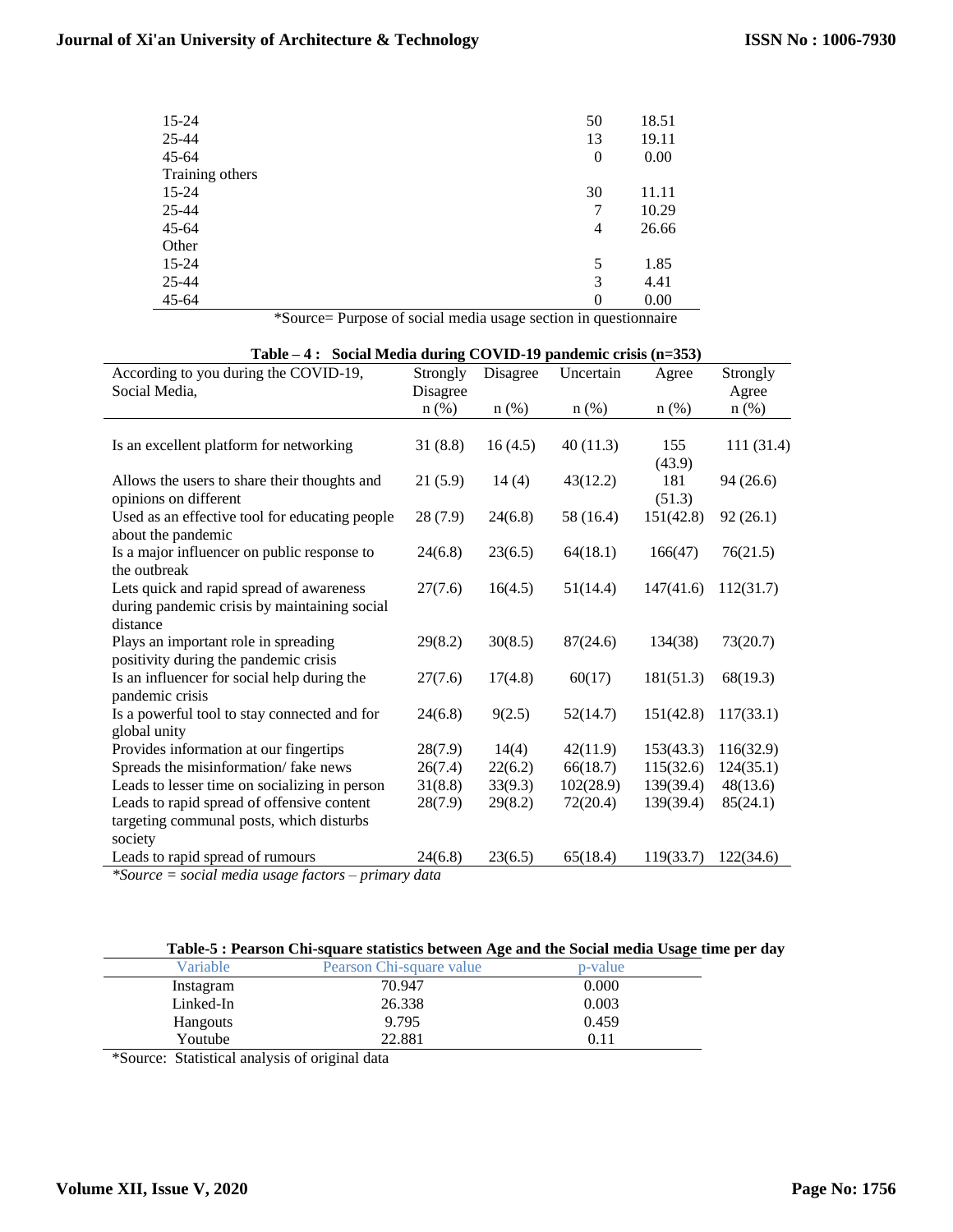| <b>Variables</b>                                                                                         |            | n(%) |
|----------------------------------------------------------------------------------------------------------|------------|------|
| Do you think usage of social media has increased during the pandemic                                     |            |      |
| crisis?                                                                                                  |            |      |
| Yes                                                                                                      | 314 (89)   |      |
| N <sub>o</sub>                                                                                           | 20(5.7)    |      |
| Maybe                                                                                                    | 19(5.4)    |      |
| Do you trust social media platform for critical news over National news                                  |            |      |
| channels and Government agency websites?                                                                 |            |      |
| Yes                                                                                                      | 64(18.1)   |      |
| N <sub>o</sub>                                                                                           | 139 (39.4) |      |
| Sometimes                                                                                                | 150(42.5)  |      |
| Do you rely on official announcements forwarded or shared on social<br>media by your family or friends?  |            |      |
| Yes                                                                                                      | 75 (21.2)  |      |
| N <sub>0</sub>                                                                                           | 133 (37.7) |      |
| Sometimes                                                                                                | 145(41.1)  |      |
| If yes, do you verify it with official websites/channels before sharing it<br>among your family/friends? |            |      |
| Yes                                                                                                      | 218 (61.8) |      |
| N <sub>0</sub>                                                                                           | 84 (23.8)  |      |
| Sometimes                                                                                                | 51 (14.4)  |      |
| Have you downloaded AarogyaSethu app of Government of India?                                             |            |      |
| Yes                                                                                                      | 216 (61.2) |      |
| N <sub>o</sub>                                                                                           | 137 (38.8) |      |
| Source: Primary data from questionnaire                                                                  |            |      |

| Table 6 : Table consisting of factors observed during this pandemic crisis n=353 |
|----------------------------------------------------------------------------------|
|----------------------------------------------------------------------------------|

*Source: Primary data from questionnaire*

## **V. DISCUSSIONS:**

From literature it is evident that researchers have termed the excessive and problematic use of internet as a cause of concern. Balhara et al(2018), Bhatt et al(2019), & Lee et al (2012). Though the concern still remains but this study has brought to light the fact that internet is a blessing in disguise of the availability of social media for a variety of reasons especially during the COVID 19 nationwide lockdown.

Table 1, depicts the Socio-demographic profile of the respondents. 76 percent of the respondents are upto 24 years of age, representing the young population that is very conversant with the smart phones and apps. Since the majority of sample elements are students (72%) and working professionals(22%), who are actual users of social media in the population also, the results of this study are indicative and can be used for benefit of the society by coming up with innovative and useful apps.

Table 2 represents the average time users are using the different social media apps and it is found that WhatsApp and Youtube is been used by the higher number of respondents with an average usage of almost 30-60 minutes per day. The reasons for the increased use of social media and results indicate that the purpose of online learning, entertainment, socializing and new updates (Table 3).

It is worth noting that the respondents are wary of the fact that the social media does fuel a lot of rumours spreading and that users ought to be careful to believe everything that is spread through social media (Table 6). Creating awareness, spreading positivity, networking, educating, extending help, and sharing opinions are the significant reasons for which people value social media in this time of pandemic. (Table 4). The respondents have concurred to the social media being very useful for them for varied purposes like conducting professional duties and documentation online, using the different apps for health and well being, online training programmes and webinars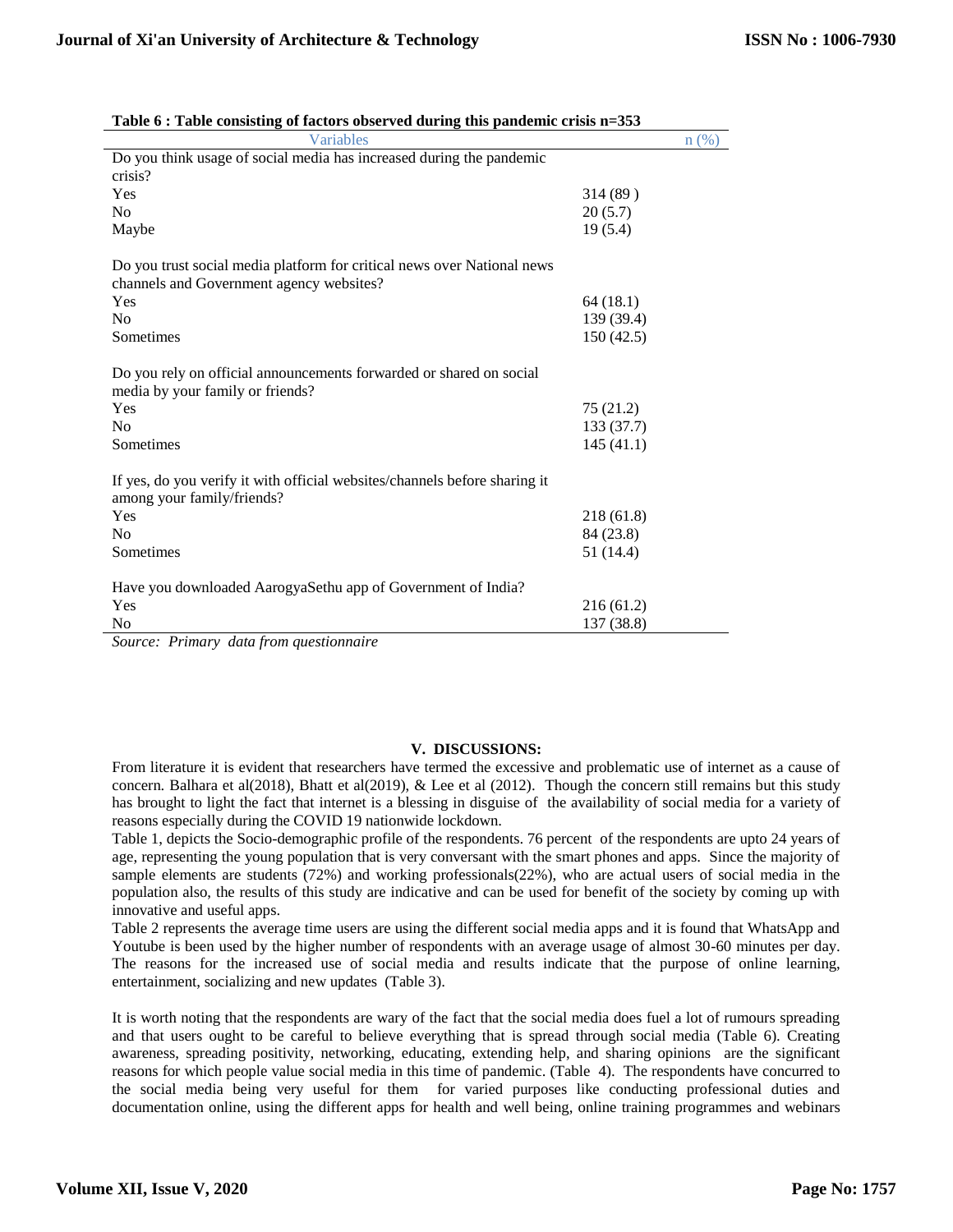helping the trainers to widen the reach to learners, socializing through apps for conference calls and bonding over the boundaries with the family and friends. Pearson's Chi-square test was applied to understand the association of age and use of social media. (Table 5). Significant correlation was found between age and use of Instagram, LinkedIn and Youtube indicating that age does influence the usage of social media.

| <b>Perception on Social Media Usage</b>                             |                                                  |                  |     |  |
|---------------------------------------------------------------------|--------------------------------------------------|------------------|-----|--|
| ■ Strongly Disagree<br>$\blacksquare$ Disagree                      | $\blacksquare$ Uncertain<br>$\blacksquare$ Agree | ■ Strongly Agree |     |  |
| Leads to rapid spread of rumours                                    | $24$ 23<br>65                                    | 119              | 122 |  |
| Leads to rapid spread of offensive content targeting 28 29          | 72                                               | 139              | 85  |  |
| Leads to lesser time on socializing in person                       | 102<br>31 33                                     | 139              | 48  |  |
| Spreads the misinformation/fake news                                | $26$ $22$<br>66                                  | 115              | 124 |  |
| Provides information at our fingertips                              | 28 14<br>42                                      | 153              | 116 |  |
| Is a powerful tool to stay connected and for global 24 9            | 52                                               | 151              | 117 |  |
| Is an influencer for social help during the pandemic 27 17          | 60                                               | 181              | 68  |  |
| <b>Plays an important role in spreading positivity during</b> 29 30 | 87                                               | 134              | 73  |  |
| Lets quick and rapid spread of awareness during 27 16               | 51                                               | 147              | 112 |  |
| Is a major influencer on public response to the 24 23               | 64                                               | 166              | 76  |  |
| Used as an effective tool for educating people about 28 24          | 58                                               | 151              | 92  |  |
| Allows the users to share their thoughts and 2114                   | -43                                              | 181              | 94  |  |
| Is an excellent platform for networking                             | 40<br>31 16                                      | 155              | 111 |  |

**Figure 1: Factors attributing to usage of social media** 

A look at the factors that fuel the use of social media and the pros and cons of using social media indicate that respondents attribute the social media to be very useful due to various factors. (Figure 1) and they are also wary of the misuse of social media especially during trying times like the present pandemic.

The massive reach of social media been used by the government to reach out to the public for conveying the official messages, create awareness, convey help lines and even warnings. An app called the ArogyaSetu app has been specially developed to help the people to understand, check and report if they suspect of being affected with the COVID 19!

## **VI. CONCLUSION**

This study has focused on the role of Social media during the COVID – 19 pandemic. Some earlier studies referred to social media as a threat to the productivity of youth and students in the form of technology addiction, the results here actually prove to be of significance and stress upon the innovative use of social media. Hence it can be concluded that the COVID 19 pandemic. has given way to innovative use of internet and social media to keep the people safe, healthy, engaged and in positive frame of mind during the lockdown imposed due to COVID 19 pandemic. Further researches can be focused upon how to creatively and constructively use this power of social media in many other fields especially in social welfare, healthcare and economic development.

## *VII. ACKNOWLEDGEMENT:*

*This study is part of the project funded under the ICSSR – IMPRESS Scheme. The authors hereby acknowledge and thank the Indian Council of Social Science Research, (New Delhi) for the funding for the project.*